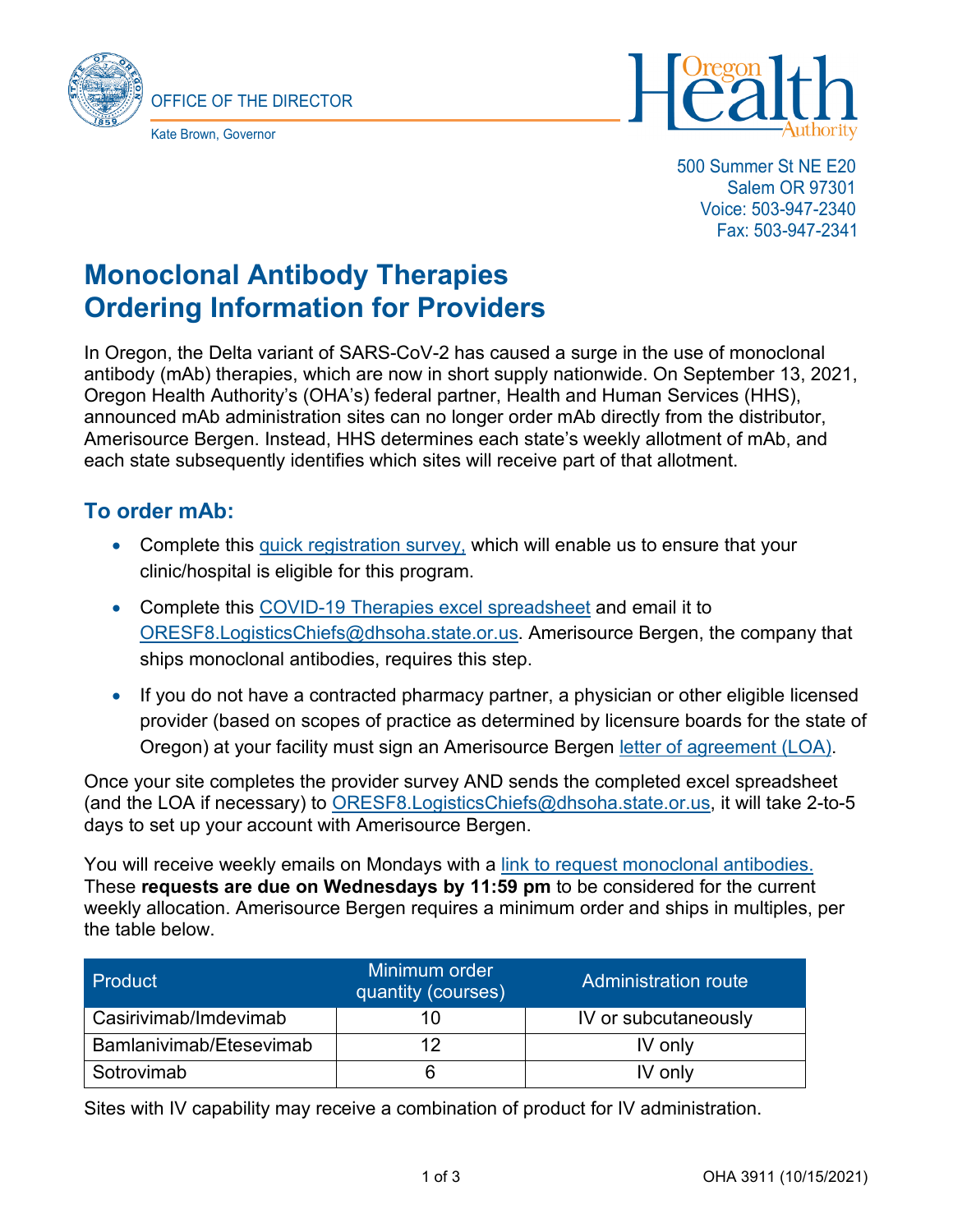## **Receiving mAbs:**

Due to increased demand for mAb therapy, a backlog of orders and the federal government's shift in the distribution process, Oregon sites are experiencing delays in shipment from Amerisource Bergen as well as limited quantities of casi/imdev and bam/ete.

Federal allocation to the state is based on reported utilization, as well as cases and hospitalization rates. It's important every provider reports usage of mAb therapy doses.

#### **OHA mAbs allocation process:**

Oregon Health Authority (OHA) is working to equitably distribute the allocation weekly across participating providers. OHA prioritizes allocation to providers such as Federally Qualified Health Centers and Tribal Health Clinics that serve communities disproportionately impacted by COVID-19. In addition, OHA allocates monoclonal antibodies at a level proportionate to a county and region's share of statewide hospitalizations and cases over a rolling 2-week basis.

When there is greater demand than supply, OHA also utilizes [COVID-19 Community](https://precisionforcovid.org/ccvi)  [Vulnerability Index \(CCVI\) data](https://precisionforcovid.org/ccvi) and monoclonal antibody utilization data by site to inform allocations. For example, OHA works to satisfy 100% of requests to administration sites with a high COVID-19 vulnerability score, or CCVI > 0.6. Input from local public health authorities may sometimes be used to make further refinements to our allocation decisions.

## **Reporting utilization of mAb doses:**

Federal allocation to the state is based on utilization, as well as cases and hospitalization rates. Every provider must report usage of mAb therapy doses every **Wednesday**.

- **Hospitals** report mAb therapies as part of their overall COVID-19 utilization reporting and do not need to provide separate reports.
- **Long-term care facilities or skilled nursing facilities** report utilization through [NHSN](https://www.cdc.gov/nhsn/ltc/covid19/index.html) and are not required to provide separate reports.
- **Clinics and all other sites** (e.g., urgent care centers, pharmacies, etc.) must report utilization through individual HHS [TeleTracking](https://help.cl-teletracking.com/en-us/c19/Therapeutics/Content/Home.htm) accounts.

### **Additional Information:**

- For more information on registering and entering data into the federal reporting tracker, [click here.](https://www.phe.gov/emergency/events/COVID19/investigation-MCM/Pages/COVID19-therapeutics-teletracking.aspx)
- For technical assistance with registering, ordering or reporting, email [ORESF8.LogisticsChiefs@dhsoha.state.or.us.](mailto:ORESF8.LogisticsChiefs@dhsoha.state.or.us)
- For more information about mAbs in Oregon, visit the [OHA mAb website.](https://www.oregon.gov/oha/covid19/Pages/monoclonal-antibody-therapy.aspx)
- For general mAbs information, visit the Centers for Medicare & Medicaid Services [\(CMS\) mAb website.](https://www.cms.gov/medicare/covid-19/monoclonal-antibody-covid-19-infusion)